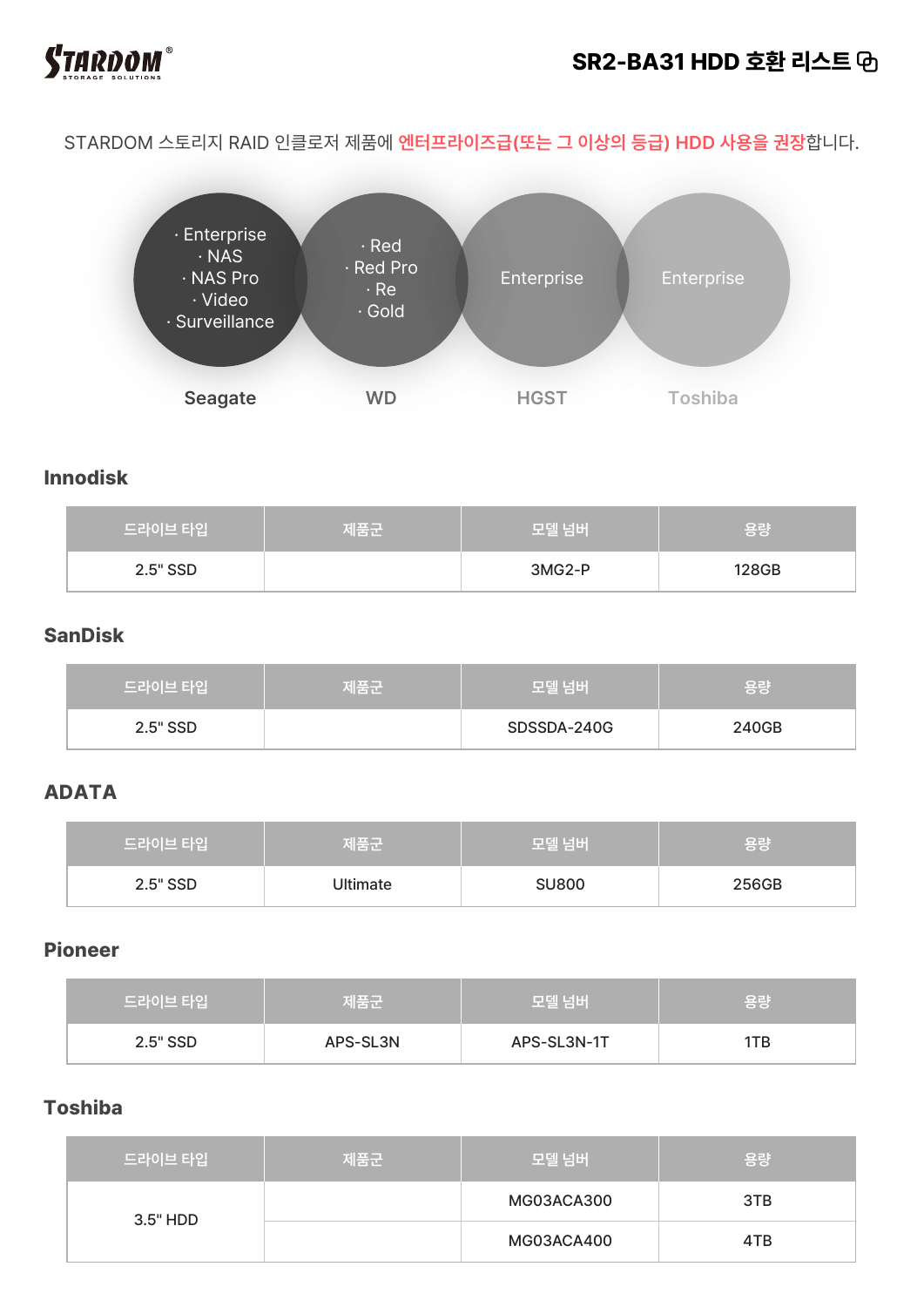

# **HGST**

| 드라이브 타입  | 제품군              | 모델 넘버           | 용량  |
|----------|------------------|-----------------|-----|
|          | <b>Ultrastar</b> | HUS724040ALA640 | 4TB |
|          |                  | HUS724040ALE640 | 4TB |
|          |                  | HUS726T4TALE6L4 | 4TB |
| 3.5" HDD |                  | HUS726T4TALA6L4 | 4TB |
|          | <b>Ultrastar</b> | HUS726060ALA640 | 6TB |
|          |                  | HUS726T6TALE6L4 | 6TB |
|          | <b>Ultrastar</b> | HUH728080ALE600 | 8TB |
|          |                  | HUS728T8TALE6L4 | 8TB |
|          |                  | HUH721008ALE600 | 8TB |

#### **WD**

| 드라이브 타입  | 제품군                       | 모델 넘버              | 용량    |
|----------|---------------------------|--------------------|-------|
|          |                           | WDS500G1R0A        | 500GB |
|          |                           | WDS100T1R0A        | 1TB   |
| 2.5" SSD |                           | WDS200T1R0A        | 2TB   |
|          |                           | <b>WDS200T2B0A</b> | 2TB   |
|          |                           | WDS400T1R0A        | 4TB   |
|          | Red                       | WD20EFRX           | 2TB   |
|          | Green                     | WD30EZRSDTL        | 3TB   |
|          | Red                       | WD40EFRX           | 4TB   |
| 3.5" HDD | Gold                      | WD6002FRYZ         | 6TB   |
|          |                           | WD8002FRYZ         | 8TB   |
|          | <b>Ultrastar DC HC520</b> | HUH721212ALE600    | 12TB  |
|          | Red                       | WD120EFAX          | 12TB  |
|          | <b>Red Pro</b>            | WD121KFBX          | 12TB  |
|          |                           | WD181KFGX          | 18TB  |